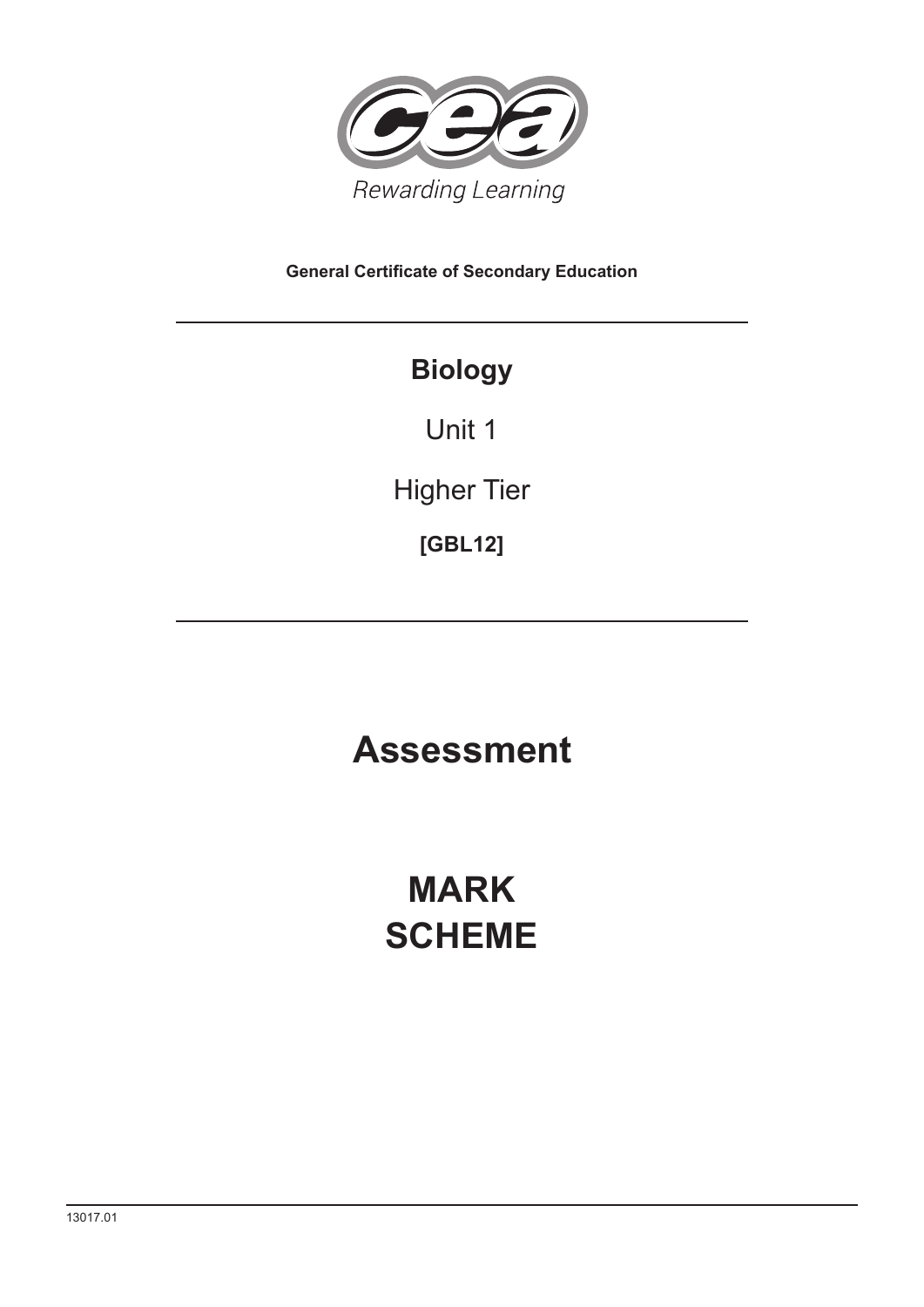The main purpose of the mark scheme is to ensure that each question is marked accurately, consistently and fairly.

Mark schemes are not intended to be totally prescriptive. No mark scheme can cover all the responses which students may produce. In the event of unanticipated answers, teachers and lecturers are expected to use their professional judgement to assess the validity of answers.

## **Mark Scheme Annotation**

- The use of a solidus (/) denotes alternative answers which can be awarded within the same question (or marking point in a question worth more than one mark).
- The use of a semi-colon (;) denotes separate marking points. These are particularly relevant when separating the different marking points in a question worth more than one mark.
- Part of an answer within brackets indicates that this part is not essential to gain credit the bracketed section is usually to set context or for the purpose of completeness.
- Some answers are shown as 'Any **two** from' (or any number between two and six). This means that any two (or other specified number) answers from the bullet-pointed list can be credited in this question or question part.

## **Marking Calculations**

Full marks are normally awarded for the correct answer – irrespective of whether working out has been shown (even when asked to show working out.) The principle of 'error carried forward' (ECF) usually applies in that if a student makes a mistake in the first part of a three-mark, three-stage calculation then the final two marks can be awarded if the second and third stage processes are carried out correctly. The same principle applies to a mistake at any stage in a calculation.

## **Marking QWC question**

See guidance in the mark scheme at the QWC question and also the section in the subject-specific guidance.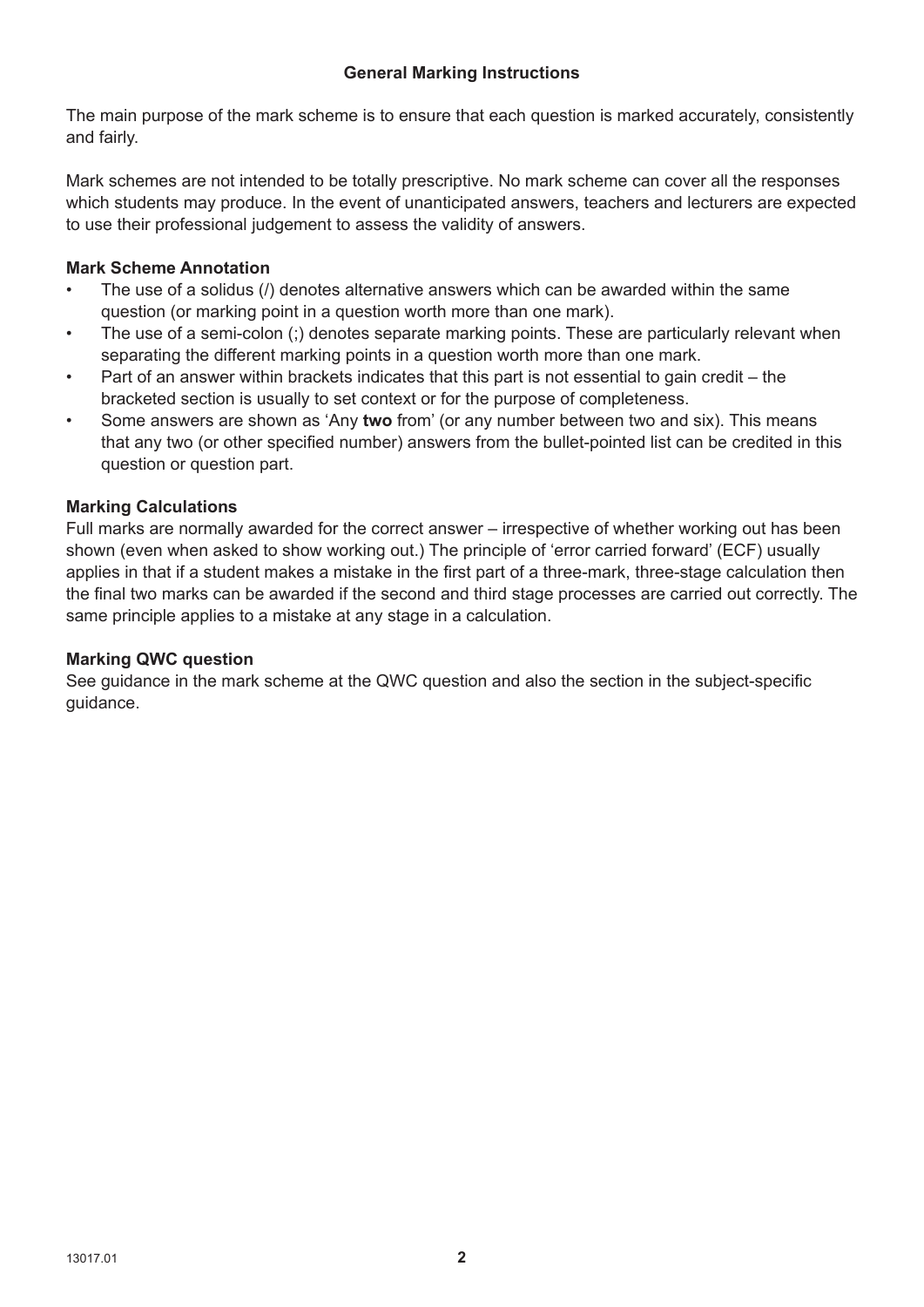| 1            | (a)       | (i)    | Nitrogen;                                                                                        | $[1]$ | <b>AVAILABLE</b><br><b>MARKS</b> |
|--------------|-----------|--------|--------------------------------------------------------------------------------------------------|-------|----------------------------------|
|              |           |        | (ii) Different diet/different foods eaten;                                                       | $[1]$ |                                  |
|              |           |        | (b) Chicken;                                                                                     |       |                                  |
|              |           |        | contains most nitrogen/rice needs most nitrogen;                                                 | $[2]$ |                                  |
|              | (c)       |        | Needed to make amino acids/proteins;                                                             | $[1]$ | 5                                |
| $\mathbf{2}$ | (a) 2;    |        |                                                                                                  | $[1]$ |                                  |
|              |           |        | (b) Small fish;                                                                                  | $[1]$ |                                  |
|              | $(c)$ (i) |        | $1600 - 75;$<br>$= 1525$ ;                                                                       | $[2]$ |                                  |
|              |           | (ii)   | Any two from:<br>excretion, movement, heat/respiration, inedible parts;                          | $[2]$ |                                  |
|              | $(d)$ (i) |        | $(15000 \div 90000) \times 100;$<br>$= 16.66$ ;<br>16.7;                                         | $[3]$ |                                  |
|              |           | (ii)   | Not enough energy remaining to support a 5th trophic level;                                      | $[1]$ | 10                               |
| 3            |           |        | (a) Meristems/apices;                                                                            | $[1]$ |                                  |
|              | $(b)$ (i) |        | Any two from:<br>Bone marrow/umbilical cord/embryo;                                              | $[2]$ |                                  |
|              |           | (ii)   | Similarity:<br>cells divide/mitosis/differentiate;                                               |       |                                  |
|              |           |        | Difference:<br>plant stem cells can redifferentiate;<br>human stem cells cannot redifferentiate; | $[2]$ | 5                                |
| 4            | (a)       |        | It is a root cell/plane of section;                                                              | $[1]$ |                                  |
|              |           |        | (b) $60 \text{ mm} = 60000 \text{ micrometers}$ ;<br>60 000 $\div$ 15;                           |       |                                  |
|              |           | ×4000; |                                                                                                  | $[3]$ |                                  |
|              | (c)       |        | Ability to see fine detail;                                                                      | $[1]$ | 5                                |
|              |           |        |                                                                                                  |       |                                  |
|              |           |        |                                                                                                  |       |                                  |
|              |           |        |                                                                                                  |       |                                  |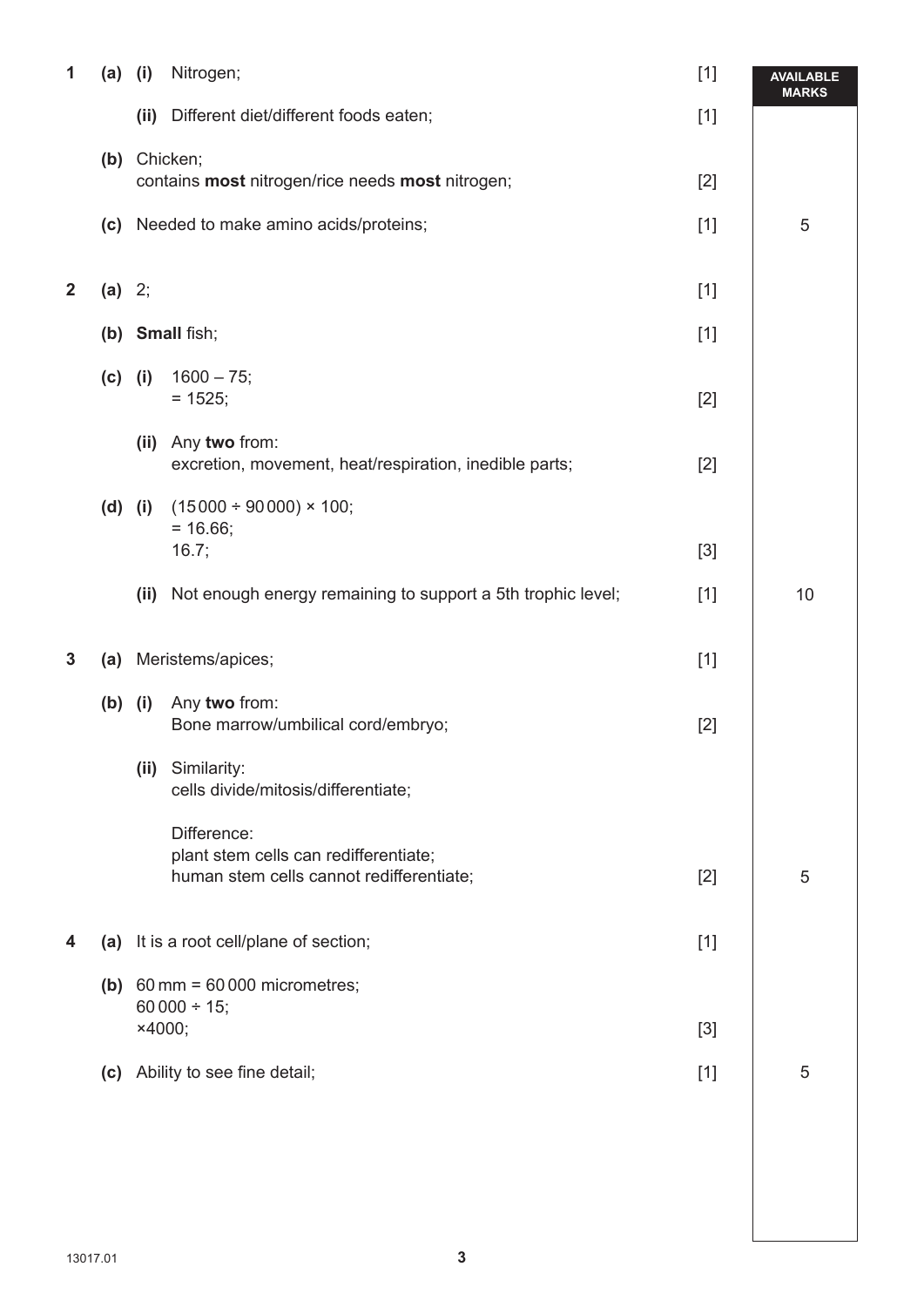| 5 | (a)       |      | Arrow pointing left to right/ $\longrightarrow$ ;                                                                                          | $[1]$ | <b>AVAILABLE</b><br><b>MARKS</b> |
|---|-----------|------|--------------------------------------------------------------------------------------------------------------------------------------------|-------|----------------------------------|
|   | (b)       |      | Transmitter;<br>synapse;<br>diffuses;                                                                                                      |       |                                  |
|   |           |      | concentration;<br>electrical;                                                                                                              | [5]   | 6                                |
| 6 | (a)       | (i)  | Line drawn between X and Y pushed up;                                                                                                      | $[1]$ |                                  |
|   |           | (ii) | Decreased volume;<br>increased pressure;                                                                                                   | $[2]$ |                                  |
|   |           |      | (iii) Intercostal muscles relax;<br>ribs move down and in;<br>the model does not move;                                                     | $[3]$ |                                  |
|   | $(b)$ (i) |      | A - trachea/ring of cartilage;<br>$B -$ bronchus;                                                                                          | $[2]$ |                                  |
|   |           | (ii) | Pleural;<br>reduce friction during breathing;                                                                                              | $[2]$ |                                  |
|   |           |      | (iii) Smaller lung/reduced SA/fewer alveoli;                                                                                               | $[1]$ |                                  |
|   |           |      | (iv) Any two from:<br>difficulty breathing/less air enters lung/shortness of breath;<br>less oxygen diffuses into blood/less gas exchange; | $[2]$ | 13                               |
| 7 | (a)       | (i)  | Cytoplasm;                                                                                                                                 | $[1]$ |                                  |
|   |           | (ii) | Respiration;                                                                                                                               | $[1]$ |                                  |
|   | $(b)$ (i) |      | A has more of each mineral than B; (Accept converse)<br>both plants have most nitrates/least magnesium;                                    | $[2]$ |                                  |
|   |           |      | (ii) More mitochondria in plant A;<br>29 v 11;<br>more respiration/energy (in A);                                                          |       |                                  |
|   |           |      | for active transport;<br>Mg 14 v 5 or Ca 15 v 6 or nitrate 24 v 9;                                                                         | $[4]$ |                                  |
|   |           |      | (iii) Calcium - make cell walls;<br>magnesium - make chlorophyll;                                                                          | $[2]$ | 10                               |
|   |           |      |                                                                                                                                            |       |                                  |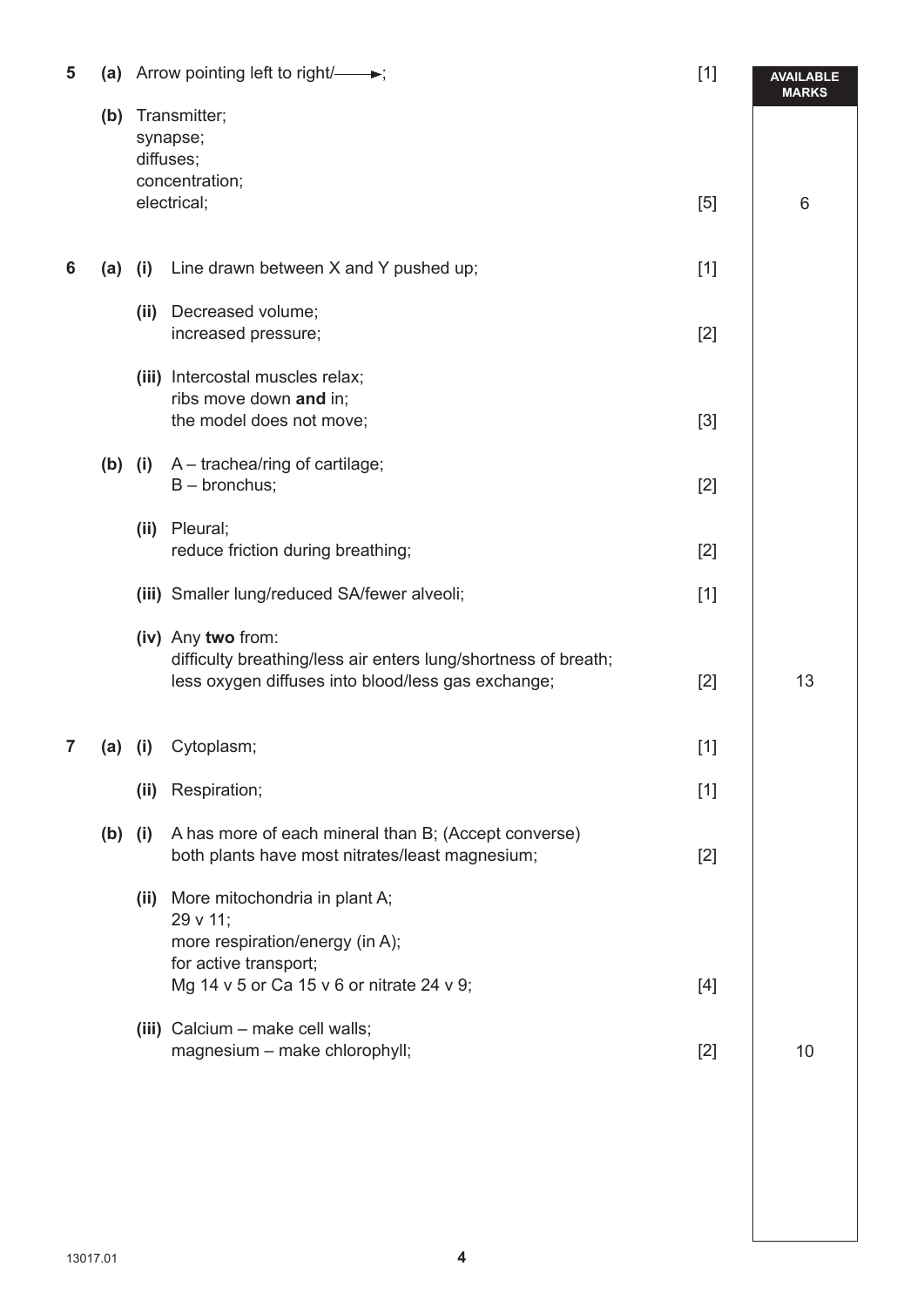| 8 | (a)       |      | 8;<br>3:1;                                                                             | $[2]$ | <b>AVAILABLE</b><br><b>MARKS</b> |
|---|-----------|------|----------------------------------------------------------------------------------------|-------|----------------------------------|
|   |           | (ii) | As the size of the organism increases, the SA: Volume decreases;<br>$6:1$ vs $2:1$ ;   | $[2]$ |                                  |
|   | $(b)$ (i) |      | Alveoli:                                                                               | $[1]$ |                                  |
|   |           | (ii) | Small surface area to volume ratio/cells far away from surface;<br>diffusion too slow; | $[2]$ |                                  |
|   |           |      | (iii) Some cells are far away from the lungs;<br>oxygen must be carried to them;       | $[2]$ | 9                                |